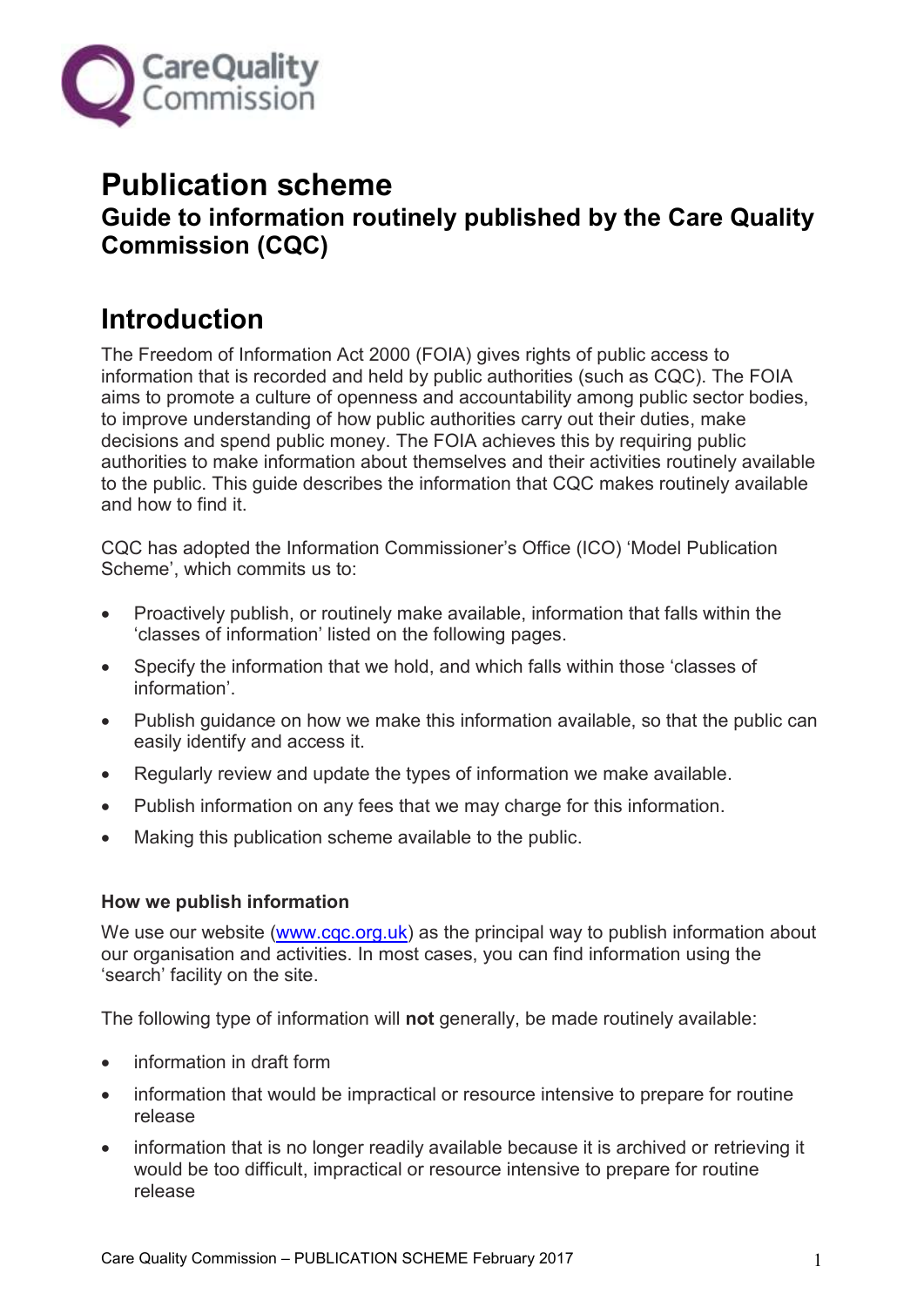• information whose release is prohibited by law, or exempt under the FOIA or is otherwise considered to be protected from disclosure.

### **Making a request under the Freedom of Information Act 2000**

If the information you need is not in the publication scheme, you can contact us to request it under the FOIA. Please email [information.access@cqc.org.uk](mailto:information.access@cqc.org.uk) or write to:

> Information Access Legal Services & Information Rights Care Quality Commission **Citygate Gallowgate** Newcastle upon Tyne NE1 4PA

We will usually respond within 20 working days after we receive your request, but we may extend this deadline if we need to ask you for more clarification or if (in very rare circumstances) we need to consider complex issues of public interest in deciding whether to provide certain information. We will tell you if we need to extend the deadline and will explain the reason why.

Some information might be exempt from disclosure under FOI but we will usually tell you if we are withholding information. We will also explain why we feel that it is appropriate to apply the exemption.

In some cases, the FOIA allows us to refuse to confirm or deny holding certain information. For example, we can use exemptions under FOIA to refuse to disclose confidential personal information, or to refuse to make disclosures that would make it difficult for us to carry out our regulatory role.

We may need to consult with other people or organisations before giving you the information. This usually happens where you requested information that was provided to CQC by another organisation.

#### **If you are unhappy with our response**

If you are unhappy with our response to your FOI request, please tell us why. We will respond to you in writing. If you are still dissatisfied *following your appeal*, you can contact [the Information Commissioner](http://www.ico.org.uk/) at the following address:

The Information Commissioner Wycliffe House Water Lane Wilmslow Cheshire SK9 5AF Tel: 01625 545 745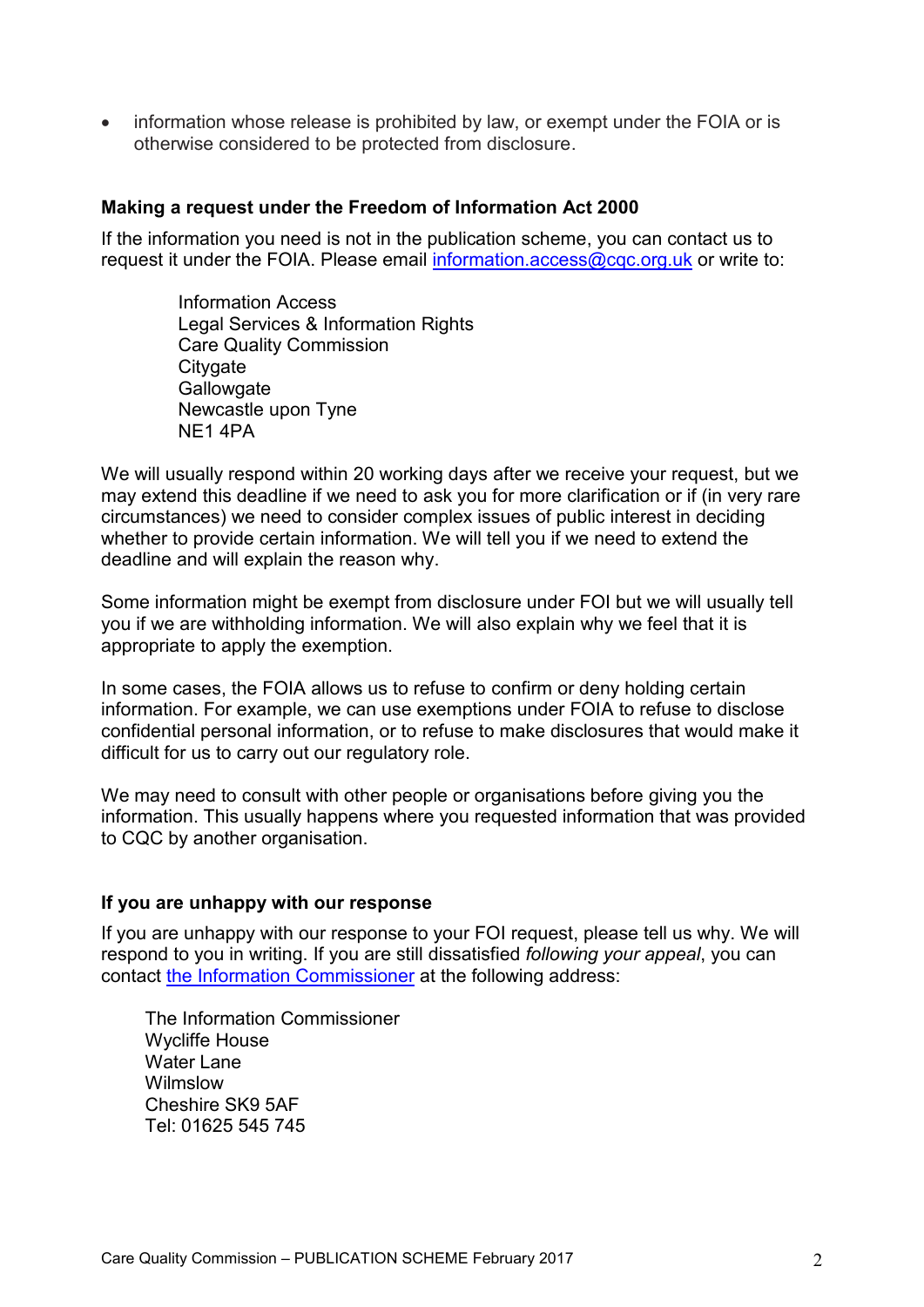# **Classes of information**

We routinely publish information within the following classifications:

# **1. Who we are and what we do**

Information about our organisation, its structure, locations and how to contact us.

# **How to contact CQC**

#### [www.cqc.org.uk/contact-us](http://www.cqc.org.uk/contact-us)

This tells you how to contact us with a general enquiry, how to report concerns about poor care or abuse, and how to complain about CQC. It also includes guidance for care staff on 'whistleblowing', telling them how they can raise concerns about the health and social care services that they work for.

On any page you can search for hospitals, care homes, dentists, home care, and other services. You can tell us your experience, good or bad, of any registered service - you can provide this information anonymously, if you wish.

# **Organisational charts, roles and responsibilities, and job specifications**

This provides information about our Board and executive team, how we work and how we make decisions: [www.cqc.org.uk/how-we-are-run](http://www.cqc.org.uk/how-we-are-run)

There is a link to the latest organogram, displaying CQC's organisation structure by directorate, team, and total numbers of staff (on data.gov.uk at [https://data.gov.uk/organogram/care-quality-commission\)](https://data.gov.uk/organogram/care-quality-commission) and details of roles and responsibilities, job titles and pay rates: [www.cqc.org.uk/salariesandstructure.](http://www.cqc.org.uk/salariesandstructure)

# **Biographical details of CQC Board members and senior staff**

Biographies, Declarations of Interest, and details of expenses for our Chair, Chief Executive, Board members and executive team: [www.cqc.org.uk/meet-our-team](http://www.cqc.org.uk/meet-our-team) .

# **Information relating to the legislation relevant to CQC's functions**

Details of our functions under the Health and Social Care Act 2008, and related regulations: [www.cqc.org.uk/legislation](http://www.cqc.org.uk/legislation) 

We also have functions under the Mental Health Act 1983: www.cgc.org.uk/your-rights[under-mental-health-act.](http://www.cqc.org.uk/your-rights-under-mental-health-act)

Information about our functions under the Ionising Radiation (Medical Exposure) Regulations: [www.cqc.org.uk/irmer](http://www.cqc.org.uk/irmer)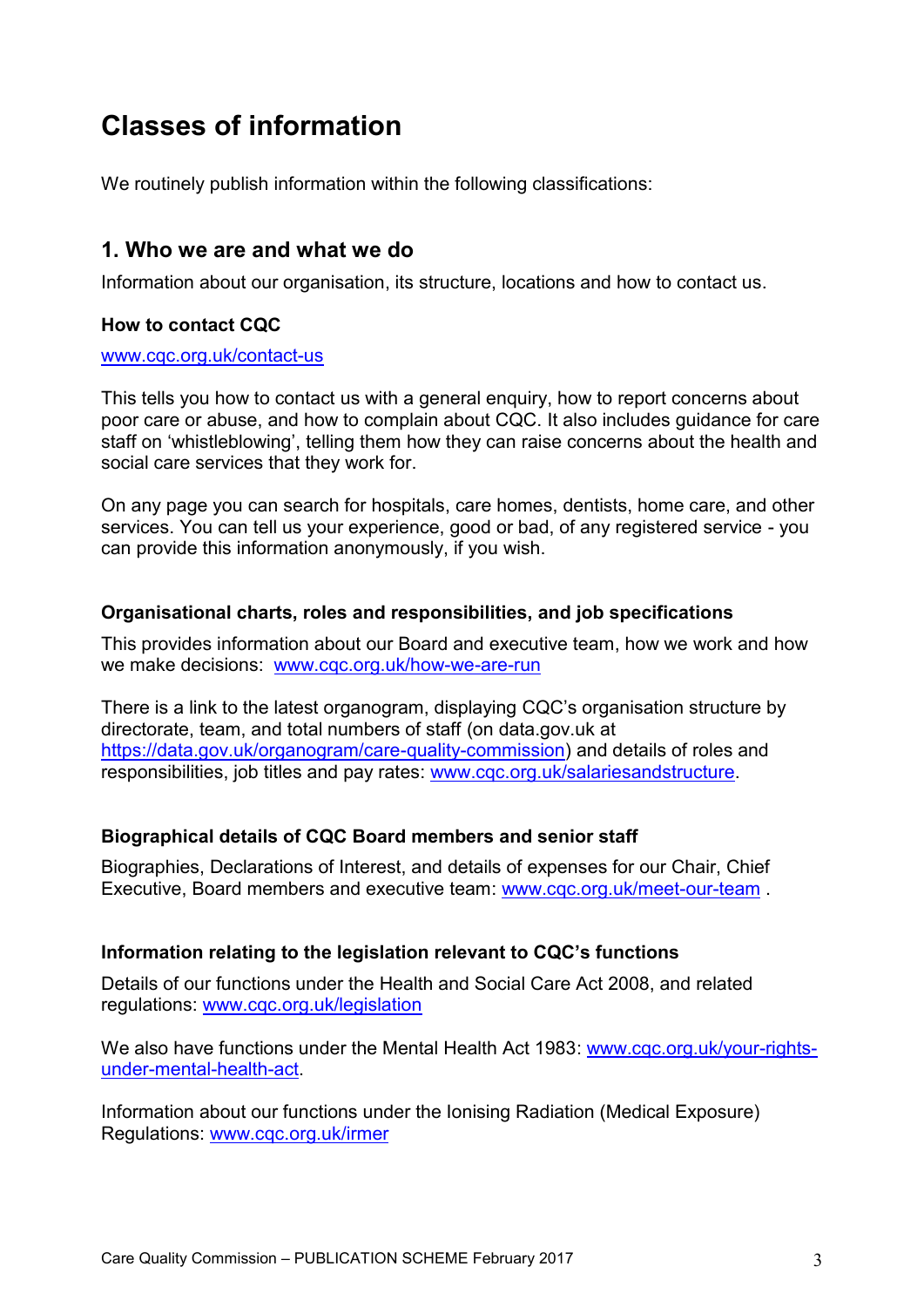# **Information relating to organisations which CQC works in partnership with**

We work in partnership with a number of organisations. Formal agreements describing this work: [www.cqc.org.uk/partnerships-other-organisations](http://www.cqc.org.uk/partnerships-other-organisations)

## **Board meetings**

Board papers detailing discussions at our public board meetings: [www.cqc.org.uk/board](http://www.cqc.org.uk/board)

# **2. What we spend and how we spend it**

Financial information relating to projected and actual income and expenditure, procurement, contracts and financial audit.

### **Financial statements**

We publish annual financial statements in our annual reports: [www.cqc.org.uk/annualrport.](http://www.cqc.org.uk/annualrport) All expenditure over £25,000, over £500 on Government Procurement Cards and all contract spending: [www.cqc.org.uk/spending.](http://www.cqc.org.uk/spending)

Regular reports on financial performance are included within the 'corporate performance scorecard' which is produced quarterly and published as part of our Board papers: [www.cqc.org.uk/annualreport.](http://www.cqc.org.uk/annualreport)

### **Allowances and expenses**

Expenses for our Chair, Chief Executive, Board members and executive team: [www.cqc.org.uk/spending](http://www.cqc.org.uk/spending)

### **Workforce pay and grading**

Details of the grading and pay bands of all staff within CQC: [www.cqc.org.uk/salariesandstructure](http://www.cqc.org.uk/salariesandstructure)

### **Contracts and procurement**

Details of all of CQC's central government contracts over £10,000: [www.cqc.org.uk/spending](http://www.cqc.org.uk/spending) or [www.gov.uk/contracts-finder](file:///C:/Users/SmithN3/AppData/Local/Microsoft/Windows/Temporary%20Internet%20Files/Content.Outlook/SSRR28C4/www.gov.uk/contracts-finder)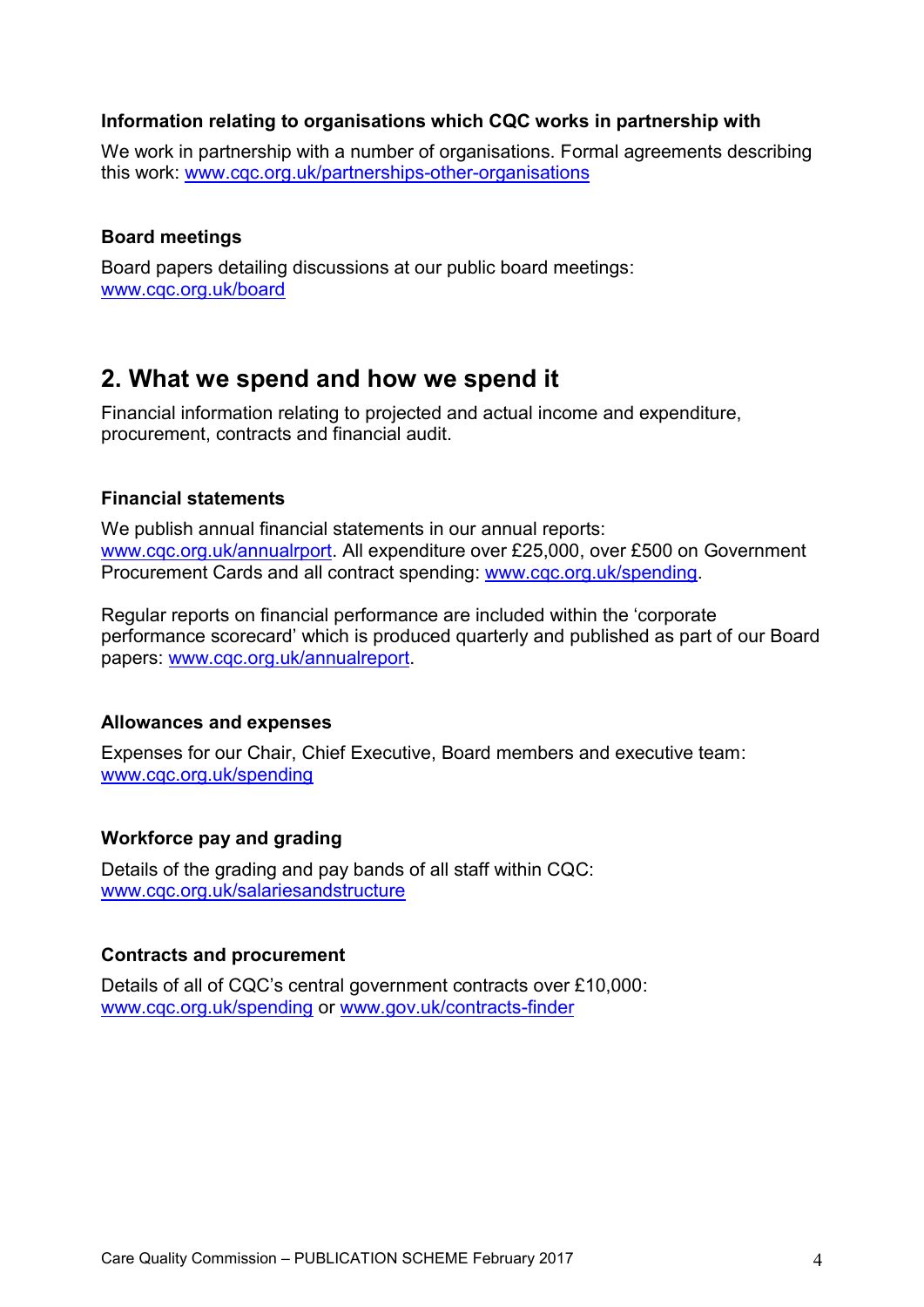# **3. CQC's priorities and progress**

Strategies and plans, performance indicators and reviews

# **Corporate plans and business plan**

CQC's strategy and business plan: [www.cqc.org.uk/ourstrategy](http://www.cqc.org.uk/ourstrategy)

# **Organisational and department performance reviews**

Reports on CQC by other organisations are included in: [www.cqc.org.uk/externalreports](http://www.cqc.org.uk/externalreports)

# **Service standards, progress reports and statistics**

We produce corporate performance scorecard reports quarterly (every three months), these are published as part of our Board meeting papers: [www.cqc.org.uk/board](http://www.cqc.org.uk/board)

# **4. How we make decisions**

Decision-making processes and records of decisions

Our decision-making structure and processes: [www.cqc.org.uk/how-we-are-run](http://www.cqc.org.uk/how-we-are-run)

# **Minutes of meetings, (including reports and papers)**

Minutes, reports and papers for all public CQC Board meetings: [www.cqc.org.uk/board](http://www.cqc.org.uk/board)

CQC hosts Healthwatch England. The website (including meeting papers): [www.healthwatch.co.uk](http://www.healthwatch.co.uk/)

# **Major policy proposals and decisions**

Major policy proposals and decisions are published in CQC's Board papers and as news items at [www.cqc.org.uk/news](http://www.cqc.org.uk/news)

# **Public consultations**

Information about our public consultations: [www.cqc.org.uk/consultations](http://www.cqc.org.uk/consultations) 

### **Registration, inspection and enforcement**

How we register and inspect services and undertake enforcement action where services do not meet the required regulations.

[www.cqc.org.uk/what-is-registration](http://www.cqc.org.uk/what-is-registration) :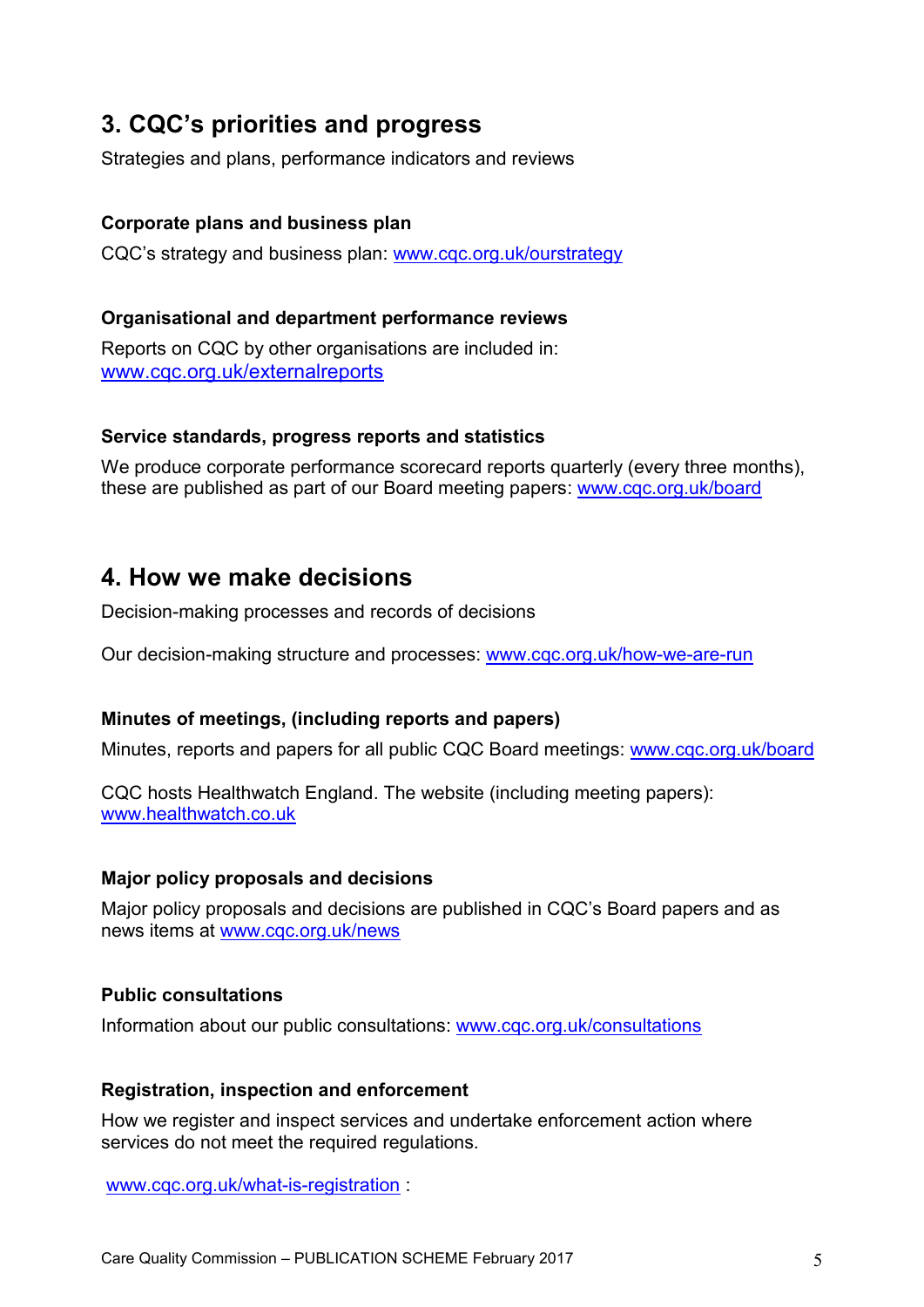- Who needs to register
- What is a provider/location
- What is a regulated activity
- What is a registered manager/nominated individual
- What is a statement of purpose
- How a provider can register online.

[www.cqc.org.uk/providers-how-we-regulate,](http://www.cqc.org.uk/providers-how-we-regulate) how:

- We publish our findings
- Providers can request a review of their rating
- We take enforcement action, and how providers can challenge our decisions
- We can place services into special measures

# **5. Our policies and procedures**

Current written protocols, policies and procedures for delivering our services and responsibilities.

#### **Regulations for service providers and managers**

We publish guidance that describes how providers and managers can meet the regulations. These include the fundamental standards – the standards below which care must never fall. This guidance takes the legal regulations and shows what providers must have regard to when carrying out regulated activities. [www.cqc.org.uk/regulations](http://www.cqc.org.uk/regulations)

### **How we inspect and regulate**

Our inspection processes: [www.cqc.org.uk/providers-how-we-regulate](http://www.cqc.org.uk/providers-how-we-regulate)

#### **Provider handbooks**

The handbooks describe how we register providers, carry out inspections, publish our ratings and how we take enforcement action. We publish separate handbooks for each of the sectors we regulate: [www.cqc.org.uk/handbooks](http://www.cqc.org.uk/handbooks) .

### **Enforcement policy**

How we use our powers to protect the public and hold registered providers and managers to account: [www.cqc.org.uk/enforcement](http://www.cqc.org.uk/enforcement) .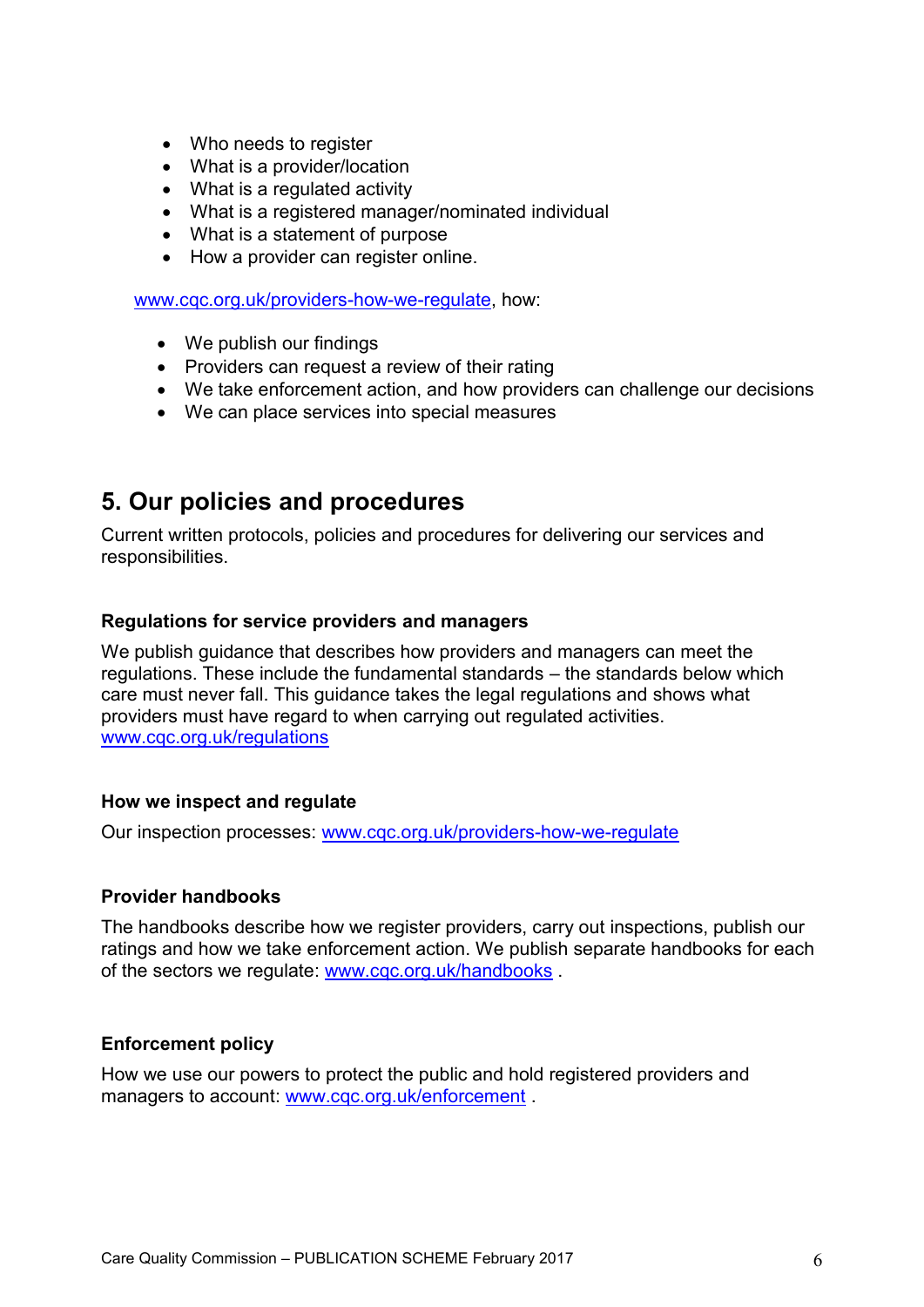# **Privacy and information governance**

Our privacy statement, information governance policy and code of practice on Confidential Personal Information set out how we handle personal information: [www.cqc.org.uk/privacy-statement.](http://www.cqc.org.uk/privacy-statement)

# **Equality and human rights**

Our equality and human rights impact assessments analyse the possible effects that our policies and functions could have on equality and human rights: [www.cqc.org.uk/equalityimpactassessments](http://www.cqc.org.uk/equalityimpactassessments)

# **Complaints**

Although CQC cannot take up complaints about providers on behalf of the public and people who use services, we provide guidance on how to complain about poor care: [www.cqc.org.uk/complain-about-service-or-provider](http://www.cqc.org.uk/complain-about-service-or-provider)

We aim to provide the best possible service, but we don't always get it right. You can complain about the actions of CQC: [www.cqc.org.uk/complain-about-cqc](http://www.cqc.org.uk/complain-about-cqc) 

# **6. Lists and registers**

Information we are currently required to hold in publicly available registers.

### **Health and Social Care Act 2008**

The Health and Social Care Act 2008 requires providers and, in some cases, managers of health and adult social care services to register if they are carrying on 'regulated activities'. A list of these regulated activities: [www.cqc.org.uk/regulatedactivities](http://www.cqc.org.uk/regulatedactivities)

CQC must make this register available to anyone who asks for it. We meet this requirement by providing a searchable directory of registered care services: [www.cqc.org.uk/use-our-data](http://www.cqc.org.uk/use-our-data)

- **CQC Care Directory – with Filters** lists all locations registered with us
- **CQC Care Directory – with Ratings** lists the most recent rating a service has received overall, and by each of the five key questions: Is a service safe, effective, caring, responsive and well-led?

### **Freedom of Information Act 2000**

Disclosure logs showing how we responded to requests under the Freedom of Information Act 2000: [www.cqc.org.uk/foi](http://www.cqc.org.uk/foi)